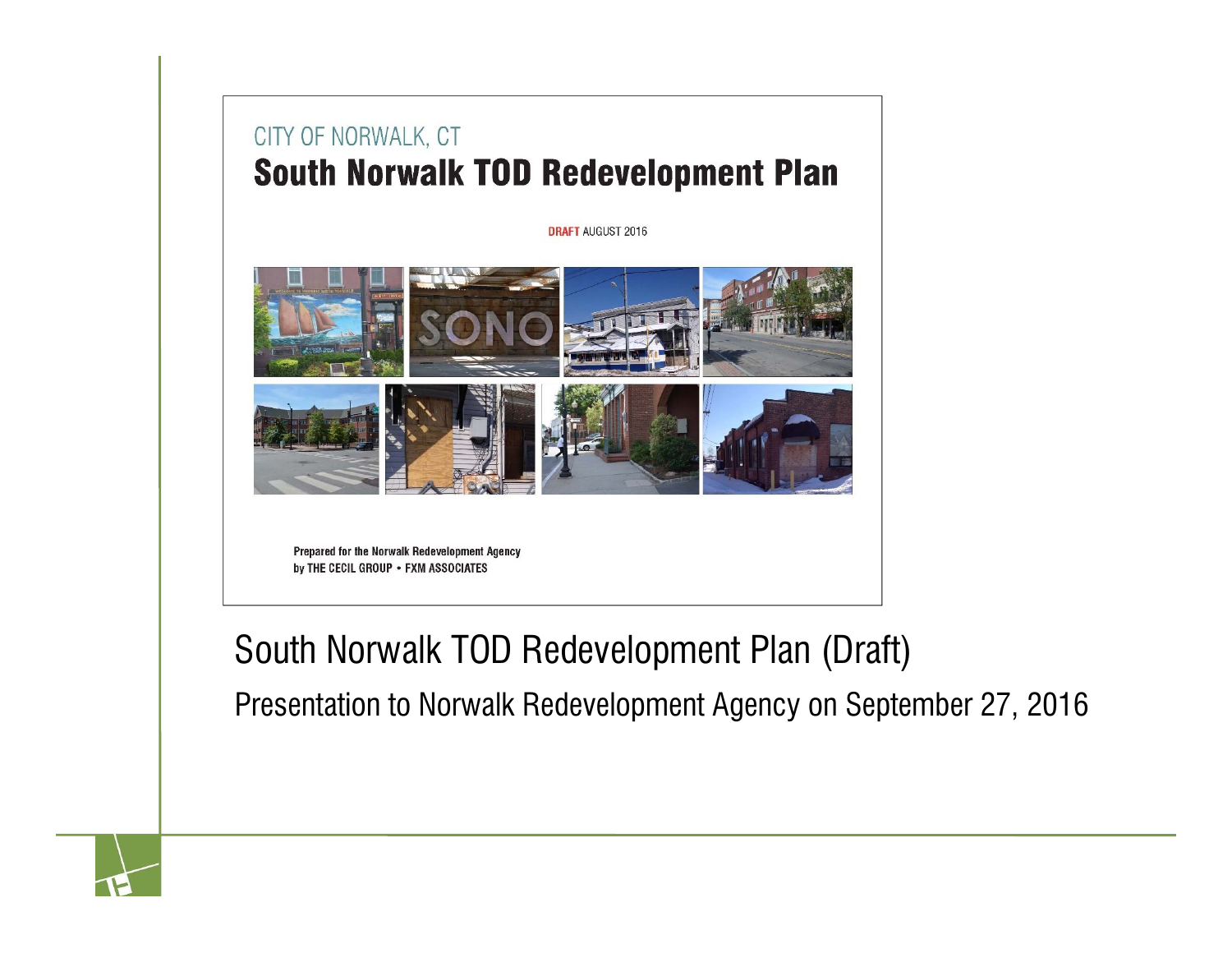### **Agenda**

- $\mathcal{L}_{\mathcal{A}}$ Required Findings
- $\vert \hspace{.06cm} \vert$ **Presenters** 
	- Tim Sheehan, Norwalk Redevelopment Authority
	- $\Box$ Emily Keys Innes, AICP, LEED AP ND, The Cecil Group

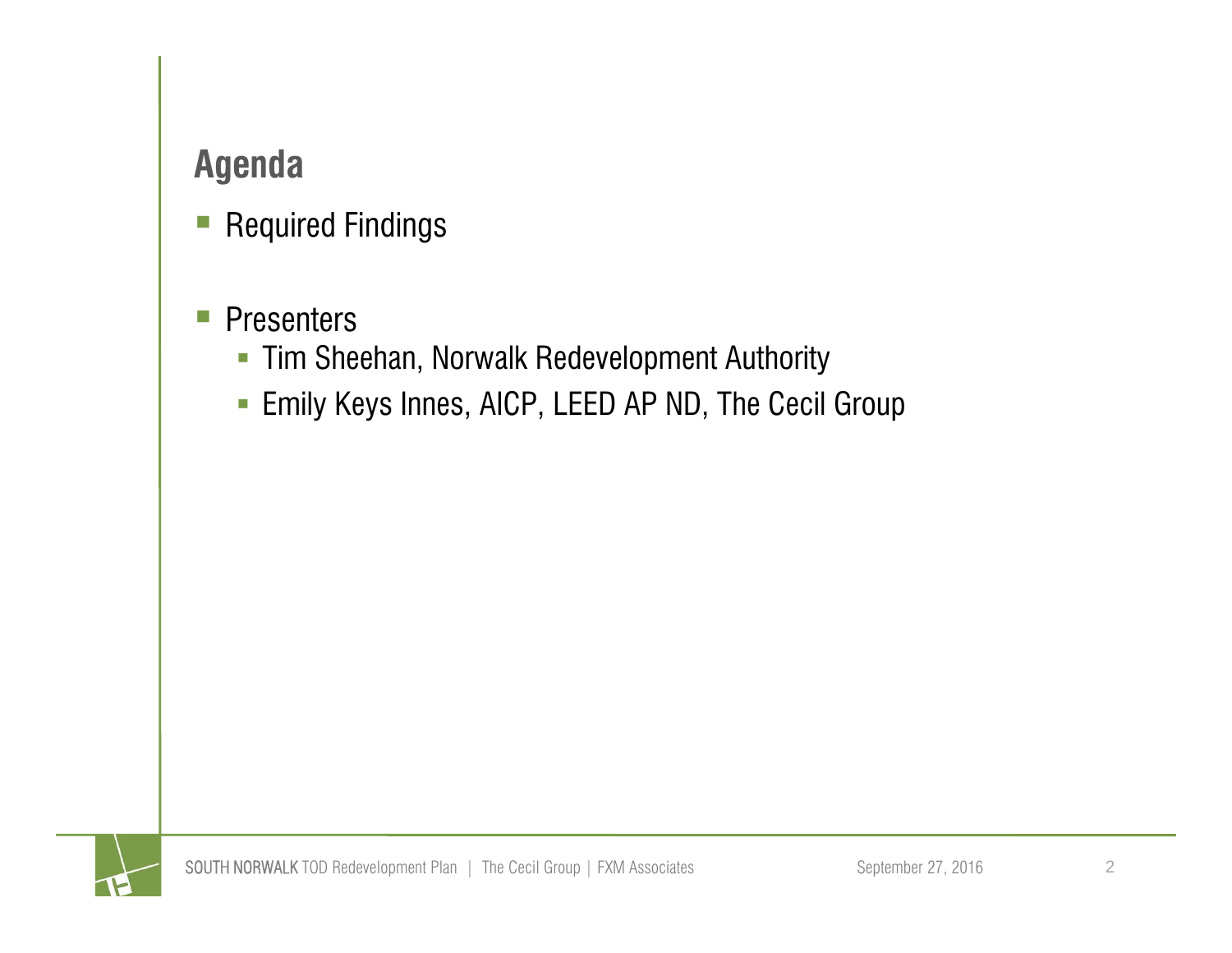8-127(b) The redevelopment agency may approve any such redevelopment plan if, following such hearing, it finds that:

- 1 The area is a redevelopment area
- 2 The plan will results in materially improved conditions in the area
- 3 Sufficient living accommodations are available for displaced families
- 4 Site planning is satisfactory and the plan is related to the POCD
- 5 The Planning Commission has submitted a written determination of consistency with the POCD
- 6a Public benefits from the plan will outweigh private benefits
- 6b Existing use of real property cannot be feasibly integrated into the plan
- 6c Acquisition by eminent domain is reasonably necessary for the plan
- 6d The primary purpose is not to increase local tax revenues

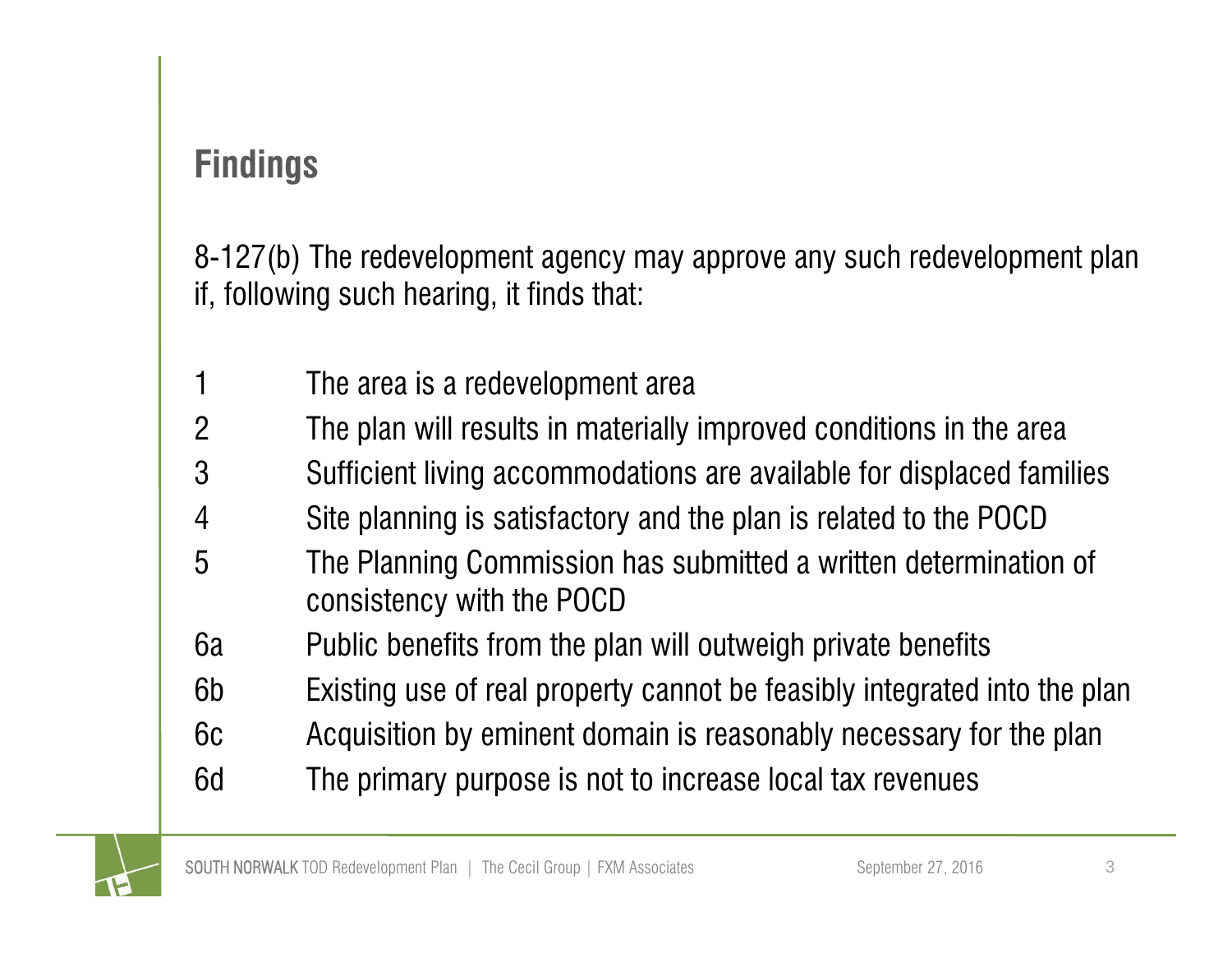### 8-127(b) The redevelopment agency may approve any such redevelopment plan if, following such hearing, it finds that:

- 1The area is a redevelopment area
- 2 The plan will results in materially improved conditions in the area
- 3 Sufficient living accommodations are available for displaced families
- 4 Site planning is satisfactory and the plan is related to the POCD
- 5 The Planning Commission has submitted a written determination of consistency with the POCD
- 6a Public benefits from the plan will outweigh private benefits
- 6b Existing use of real property cannot be feasibly integrated into the plan
- 6c Acquisition by eminent domain is reasonably necessary for the plan
- 6d The primary purpose is not to increase local tax revenues

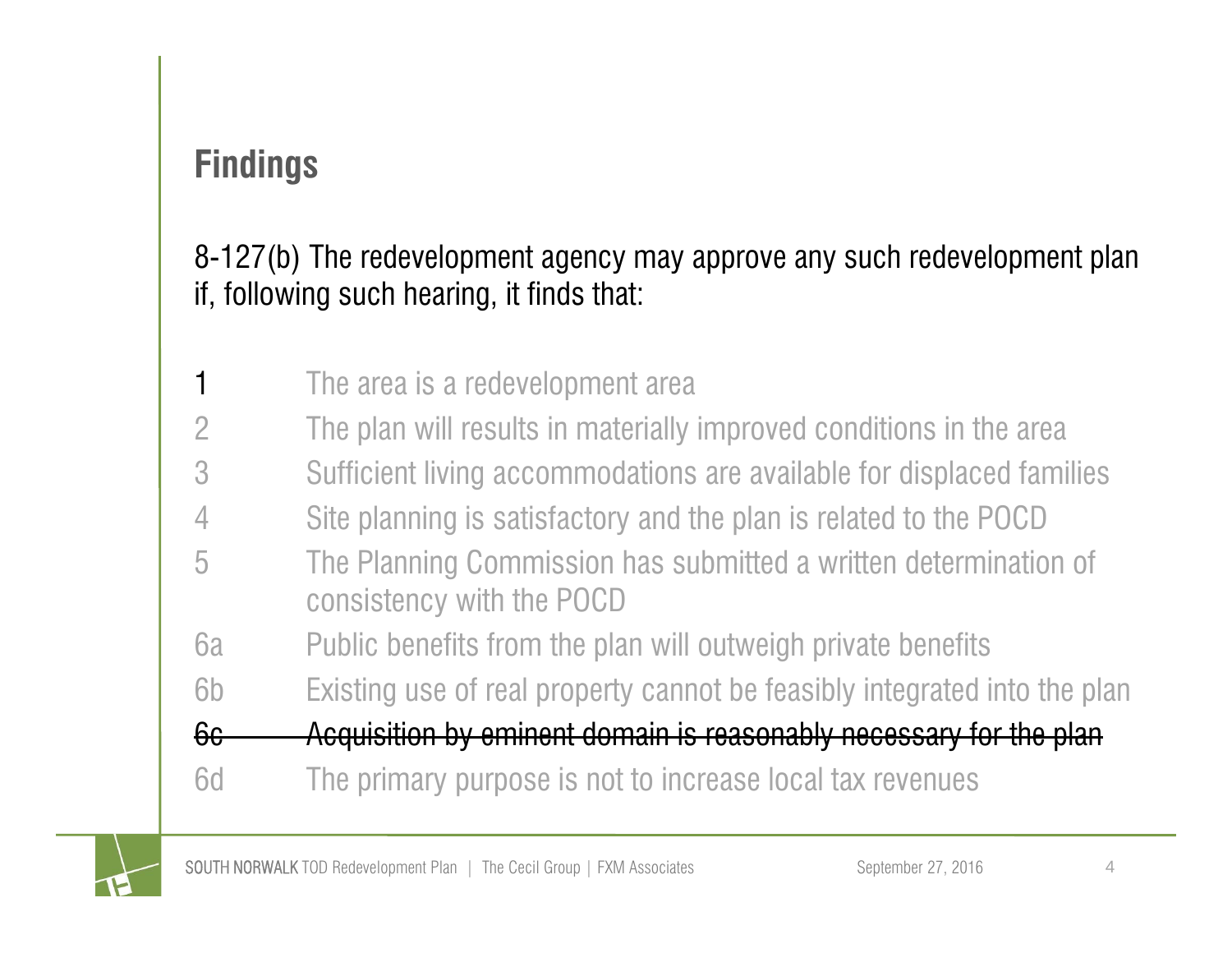

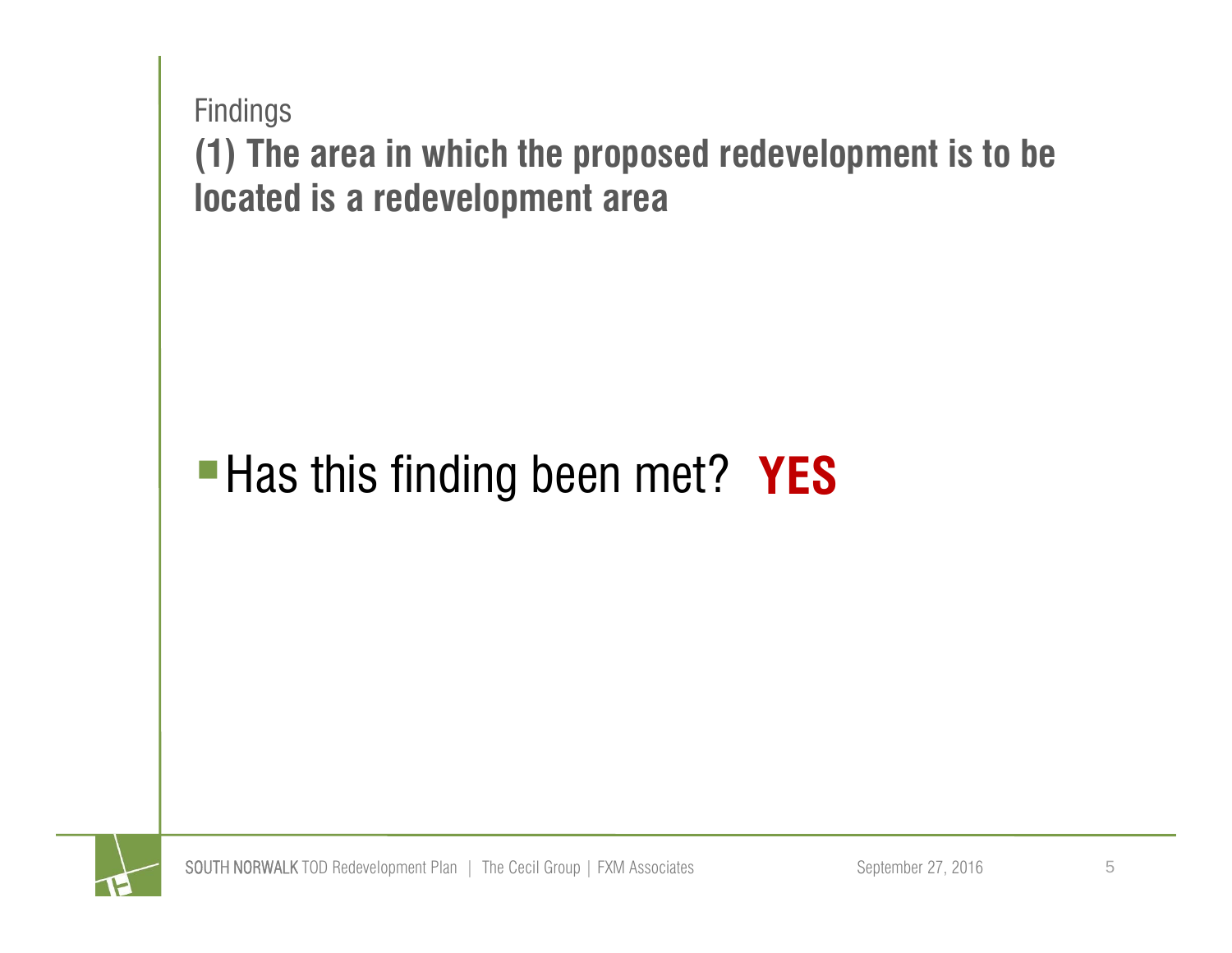### **(1) The area in which the proposed redevelopment is to be located is a redevelopment area**

- A redevelopment area "is an area…that is deteriorated, deteriorating, substandard or detrimental to the safety, health, morals or welfare of the community"
- $\mathcal{C}^{\mathcal{A}}$  A deteriorating area "is an area within which at least twenty per cent of the buildings contain one or more building deficiencies or environmental deficiencies"

| <b>SUBAREA</b>                          | <b>TOTAL NUMBER</b><br><b>OF PROPERTIES</b> | <b>NUMBER OF</b><br><b>PROPERTIES</b><br><b>MEETING ONE OR</b><br><b>MORE CRITERIA</b> | <b>PERCENTAGE OF</b><br><b>PROPERTIES</b><br><b>MEETING ONE OR</b><br><b>MORE CRITERIA</b> | <b>MEETS</b><br><b>STATE/FEDERAL?</b> |
|-----------------------------------------|---------------------------------------------|----------------------------------------------------------------------------------------|--------------------------------------------------------------------------------------------|---------------------------------------|
| <b>TOD-District</b>                     | 209                                         | 161                                                                                    | 77%                                                                                        | Y/Y                                   |
| <b>Lexington Avenue</b><br>Neighborhood | 287                                         | 212                                                                                    | 74%                                                                                        | Y/Y                                   |
| Total                                   | 496                                         | 373                                                                                    | 75%                                                                                        | Y/Y                                   |

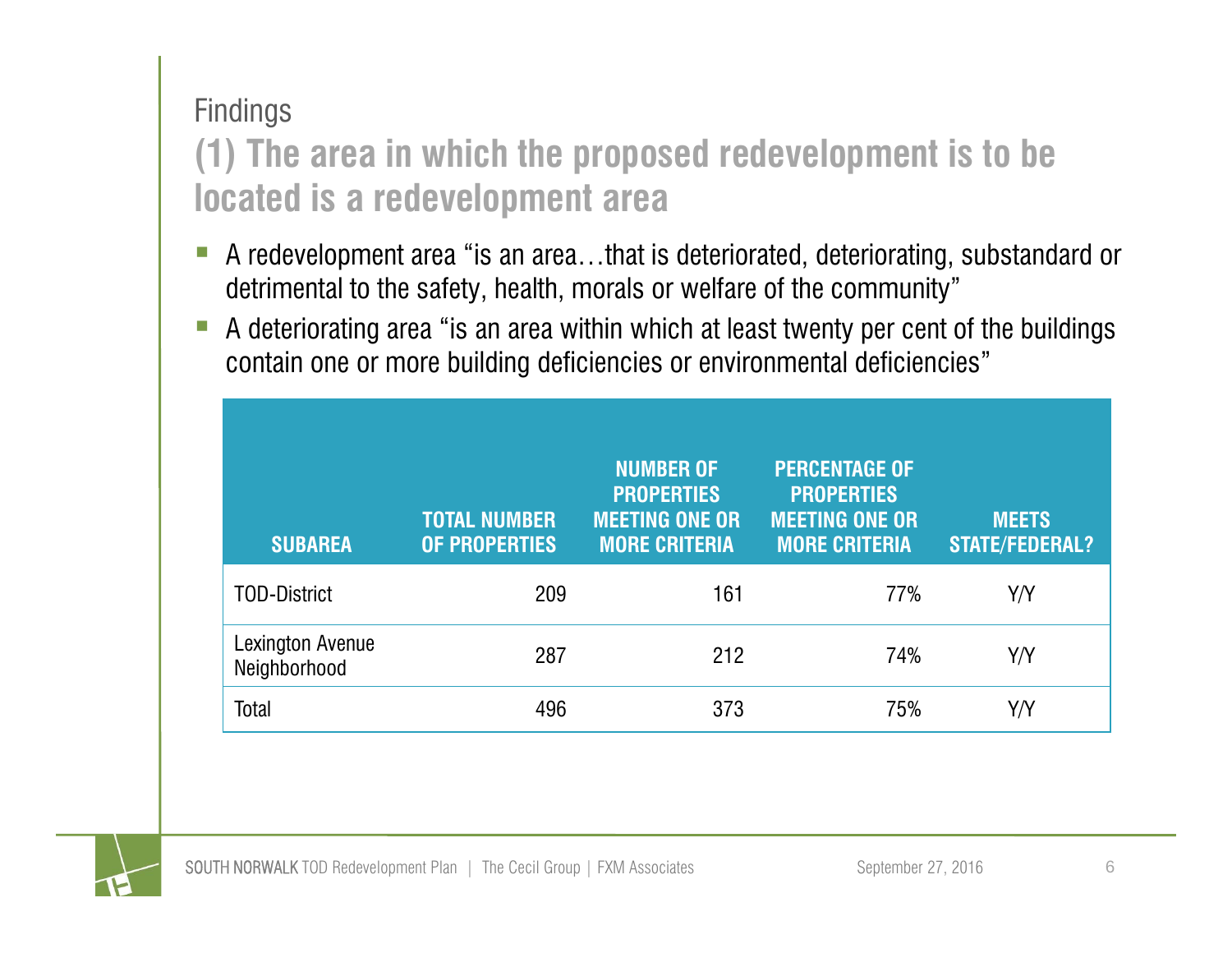### **(1) The area in which the proposed redevelopment is to be located is a redevelopment area** Findings

| <b>REGULATORY REFERENCE</b>            | <b>DESCRIPTION</b>                                                                  | <b>CONDITIONS</b>                               |  |
|----------------------------------------|-------------------------------------------------------------------------------------|-------------------------------------------------|--|
| <b>Chapter 130 Section 8-125(7)(B)</b> | Conditions from a defect that<br>are not correctable by normal                      | Pre-1978 construction (probable<br>lead paint)  |  |
|                                        | maintenance                                                                         | <b>Brownfields</b>                              |  |
| <b>Chapter 130 Section 8-125(7)(M)</b> | Other equally significant<br>building deficiencies or<br>environmental deficiencies | Flood Plain and potential for<br>flood blight   |  |
| CFR 570.208(b)(1)(ii)(A) (5)           | Known or suspected<br>environmental contamination                                   | Pre-1978 construction (probable)<br>lead paint) |  |
|                                        |                                                                                     | <b>Brownfields</b>                              |  |
|                                        |                                                                                     | Flood Plain and potential for<br>flood blight   |  |
| Chapter 130 Section 8-125 $(7)(J)$     | Detrimental land uses or<br>conditions, such as<br>incompatible uses                | Uses incompatible with<br>residential uses      |  |

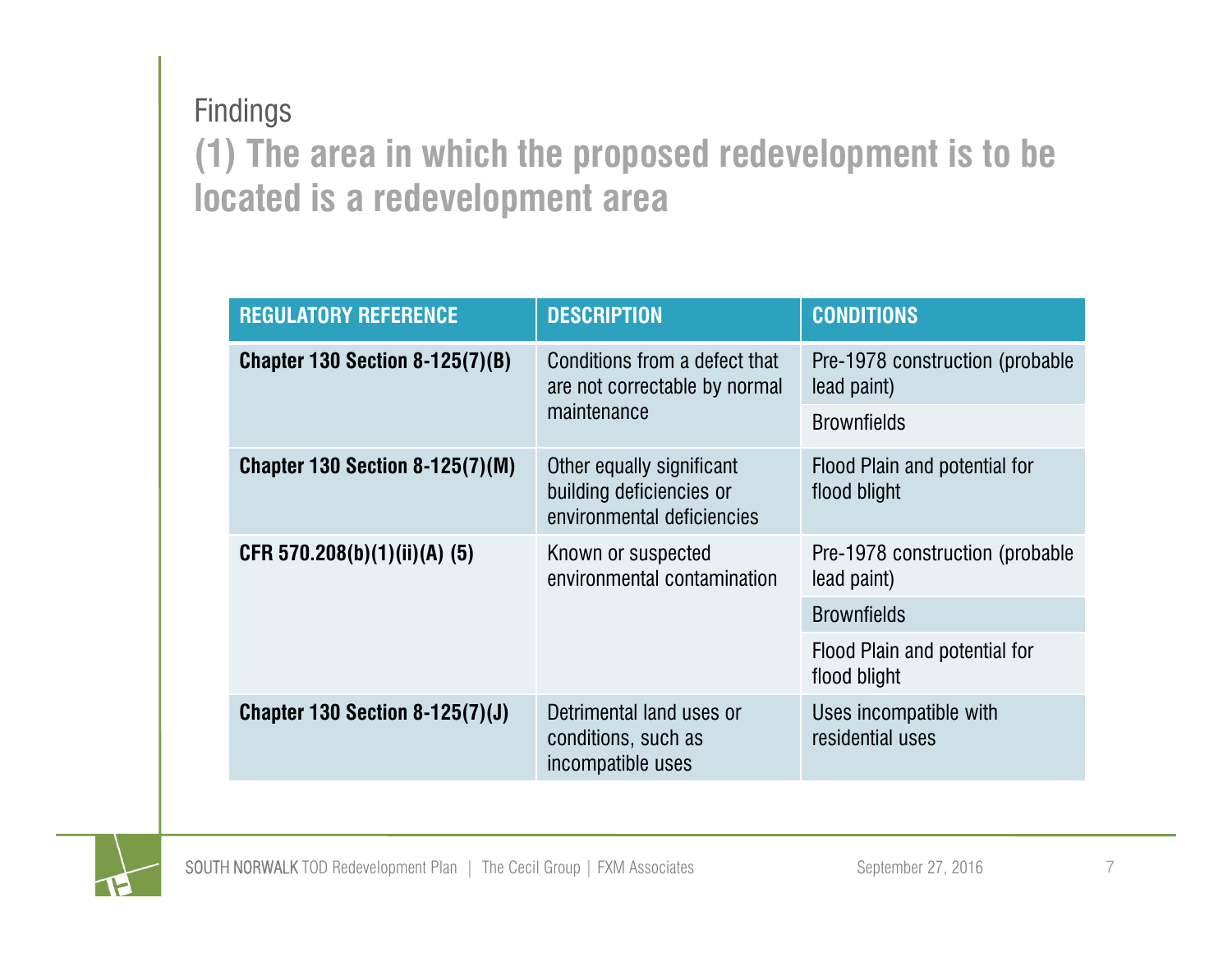**(1) The area in which the proposed redevelopment is to be located is a redevelopment area**

**Flooding**

**Brownfields**

**Probable Lead**

**Incompatible Uses**



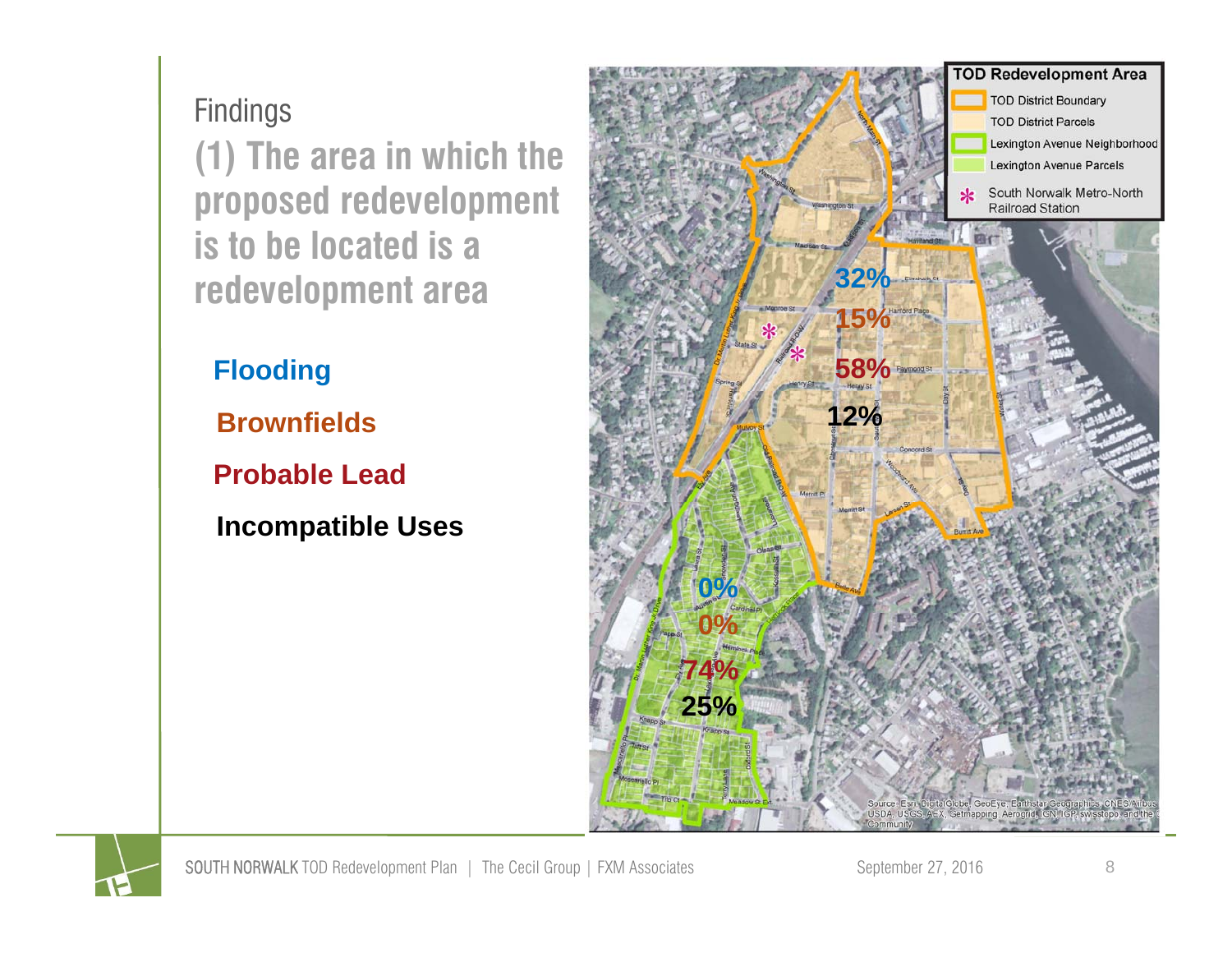

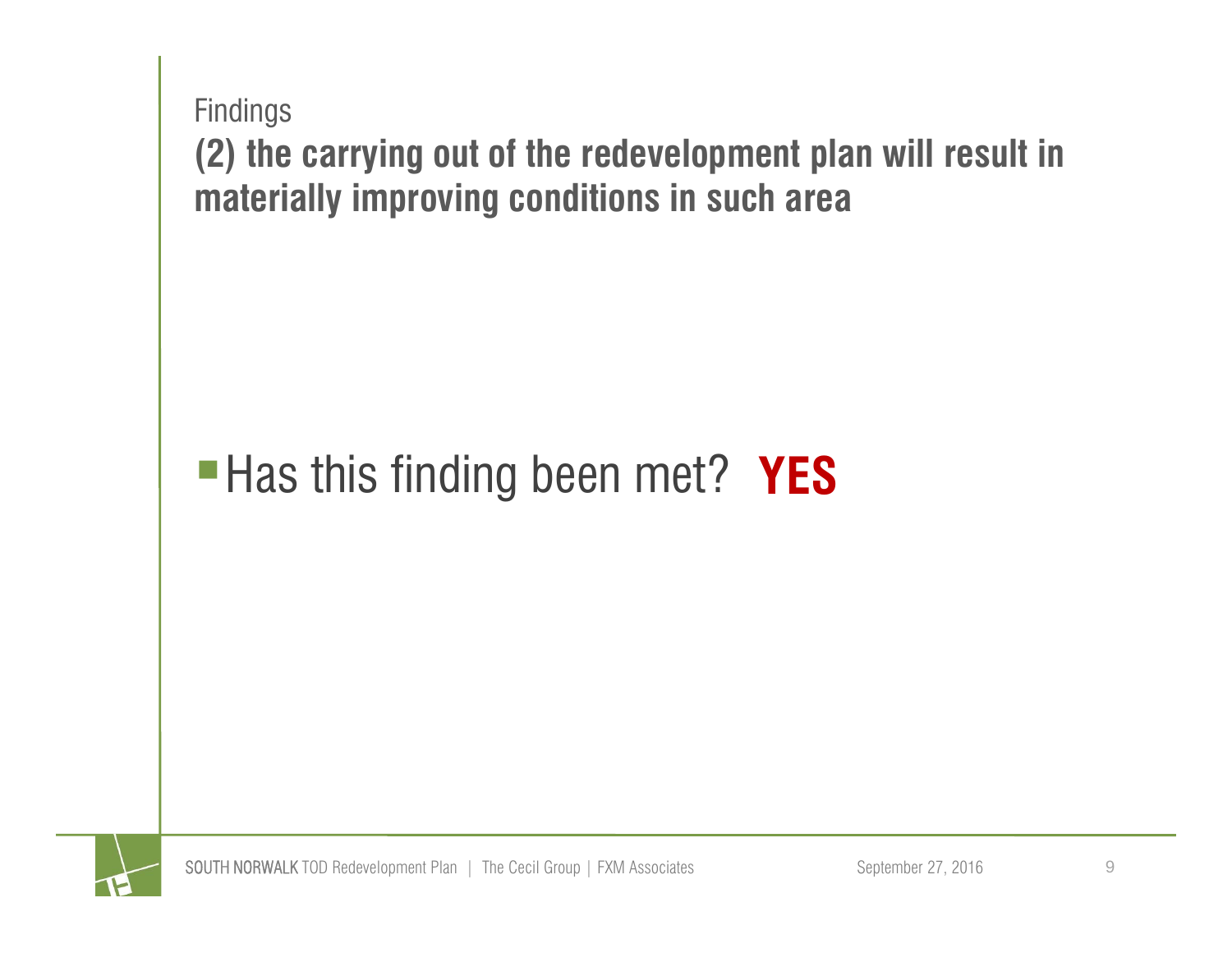### **(2) the carrying out of the redevelopment plan will result in materially improving conditions in such area**

- The plan will encourage "the development of complete, compact neighborhoods that will draw new residents and businesses within a socially and economically diverse district centered on the South Norwalk Metro-North Railroad Station"
	- $\overline{\phantom{a}}$  Revised zoning provides incentives for private developers to invest in the area in exchange for increased requirements related to the protection and provision of affordable housing
	- T. Design guidelines tailored to the TOD District, the Lexington Avenue Neighborhood, and public infrastructure improvements will control both the aesthetic qualities and the provision of space by developers to enhance the public realm within the overall redevelopment area

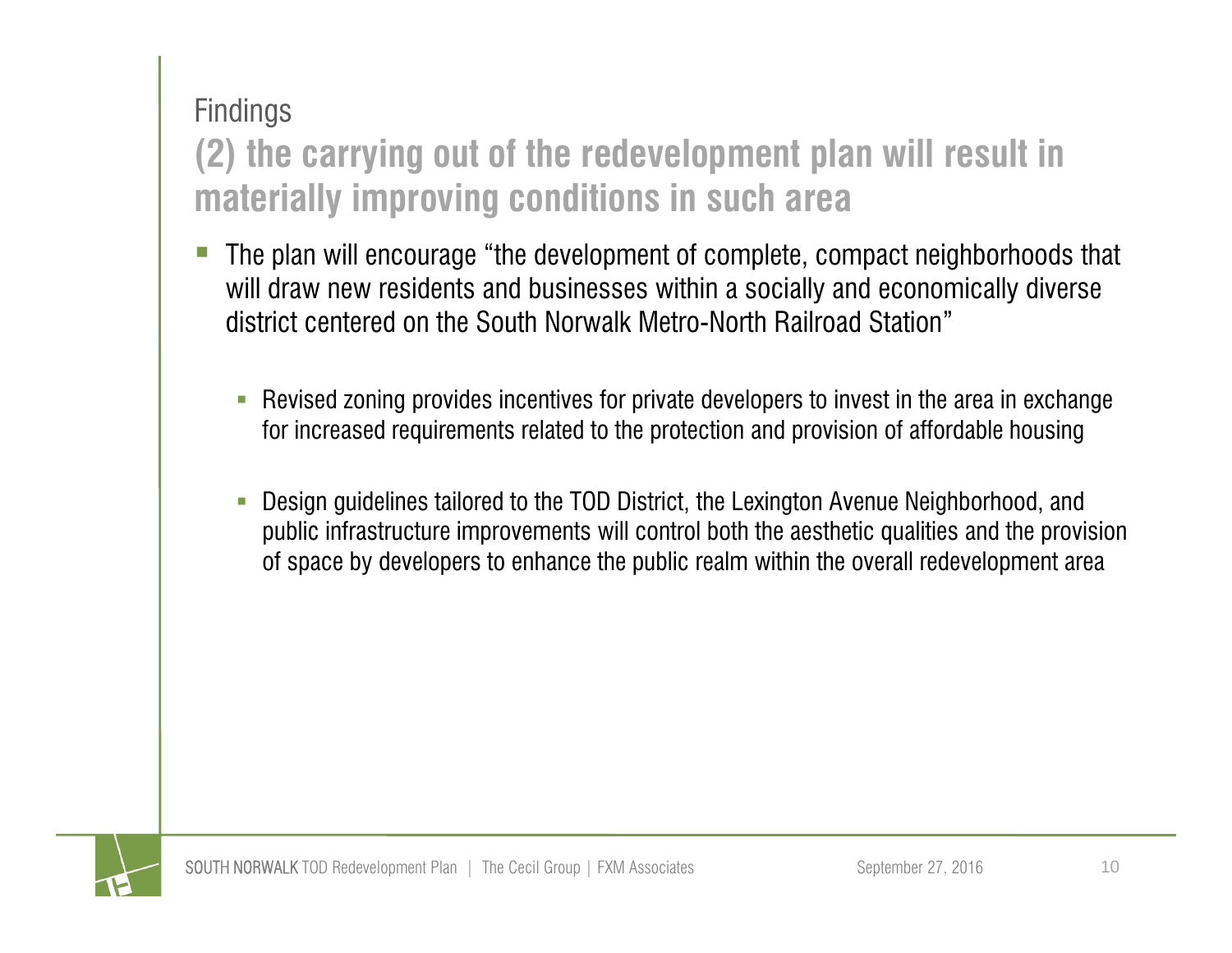**(3) sufficient living accommodations are available within a reasonable distance of such area or are provided for in the redevelopment plan for families displaced by the proposed improvement, at prices or rentals within the financial reach of such families** 

## **Has this finding been met? YES**

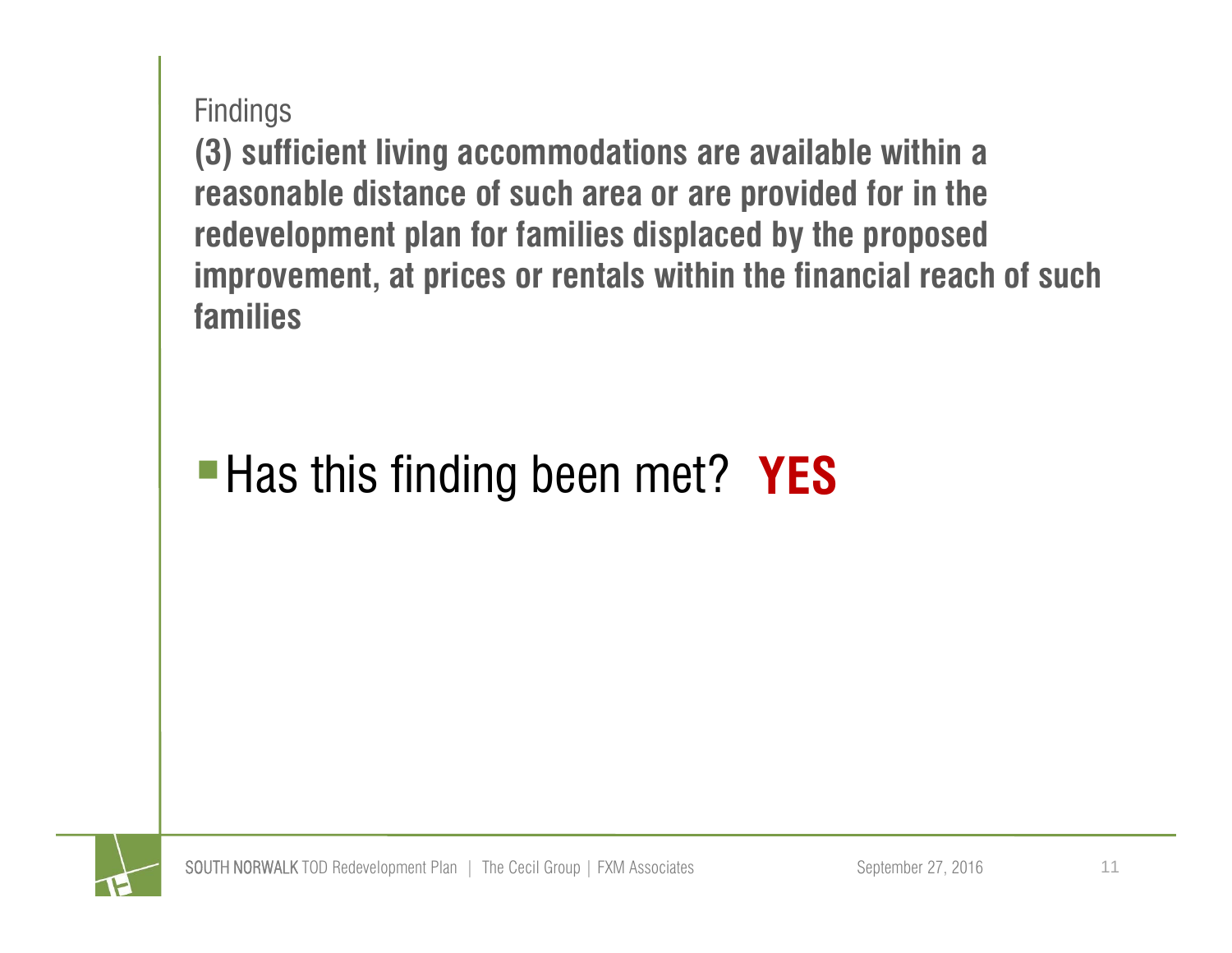**(3) sufficient living accommodations are available within a reasonable distance of such area or are provided for in the redevelopment plan for families displaced by the proposed improvement, at prices or rentals within the financial reach of such families** 

- e<br>S Evidence suggests that existing demand for affordable housing at income levels found in South Norwalk exceeds the available supply (see page 137)
- The plan does not contain a specific project that would displace specific residents
- e<br>S Private development over time will temporarily displace residents as existing housing stock is upgraded or replaced

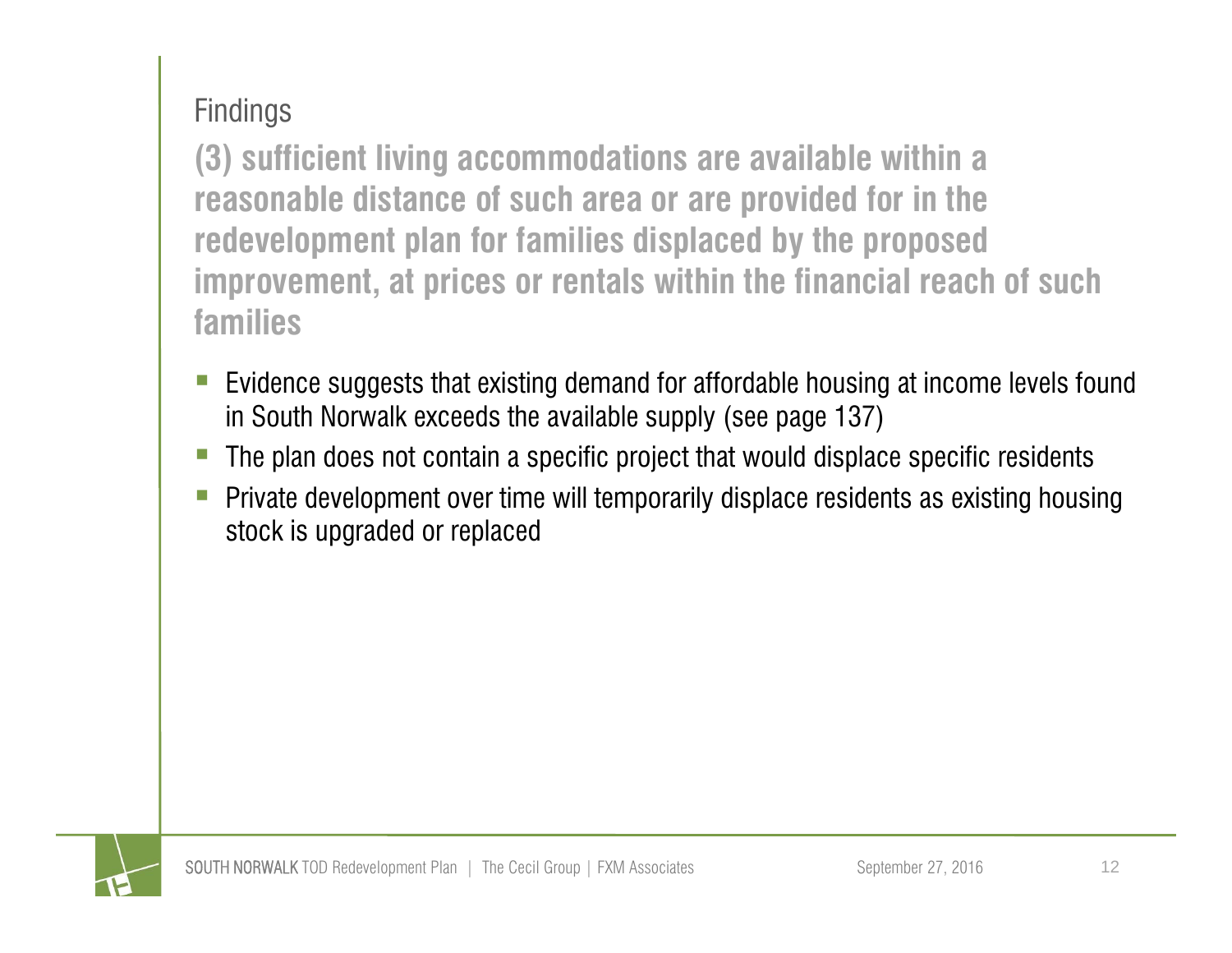**(3) sufficient living accommodations are available within a reasonable distance of such area or are provided for in the redevelopment plan for families displaced by the proposed improvement, at prices or rentals within the financial reach of such families** 

- e<br>S In the short-term, this plan recommends that the developer work with the City to provide priority accommodation for families within City-regulated housing inventory
- e<br>S In the long-term, the proposed zoning requires the preservation of existing affordable housing and the provision of additional affordable housing by developers who meet certain criteria

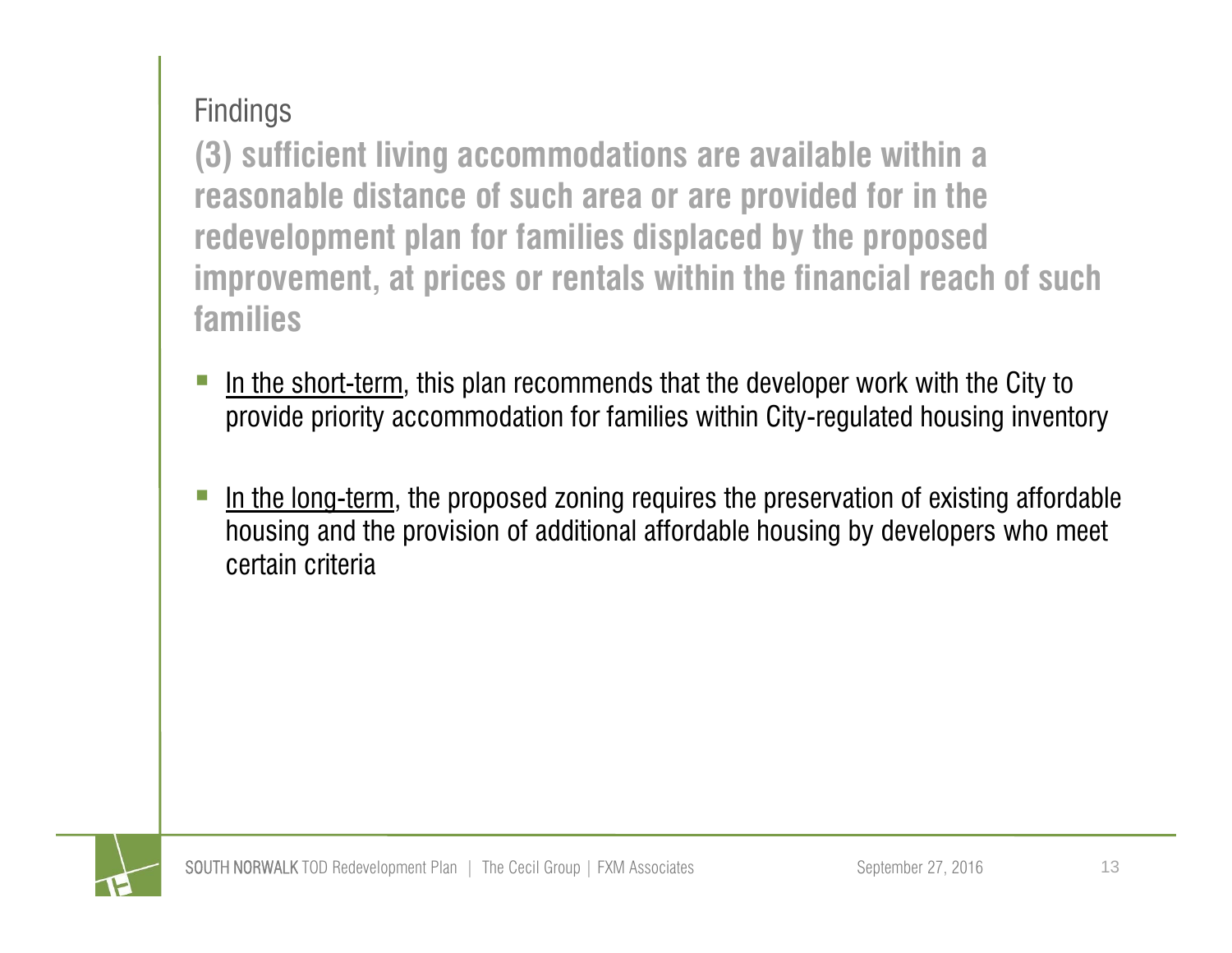**(4) the redevelopment plan is satisfactory as to site planning, relation to the plan of conservation and development of the municipality adopted under section 8-23 and, except when the redevelopment agency has prepared the redevelopment plan, the construction and financial ability of the redeveloper to carry it out**

### **Has this finding been met? YES**

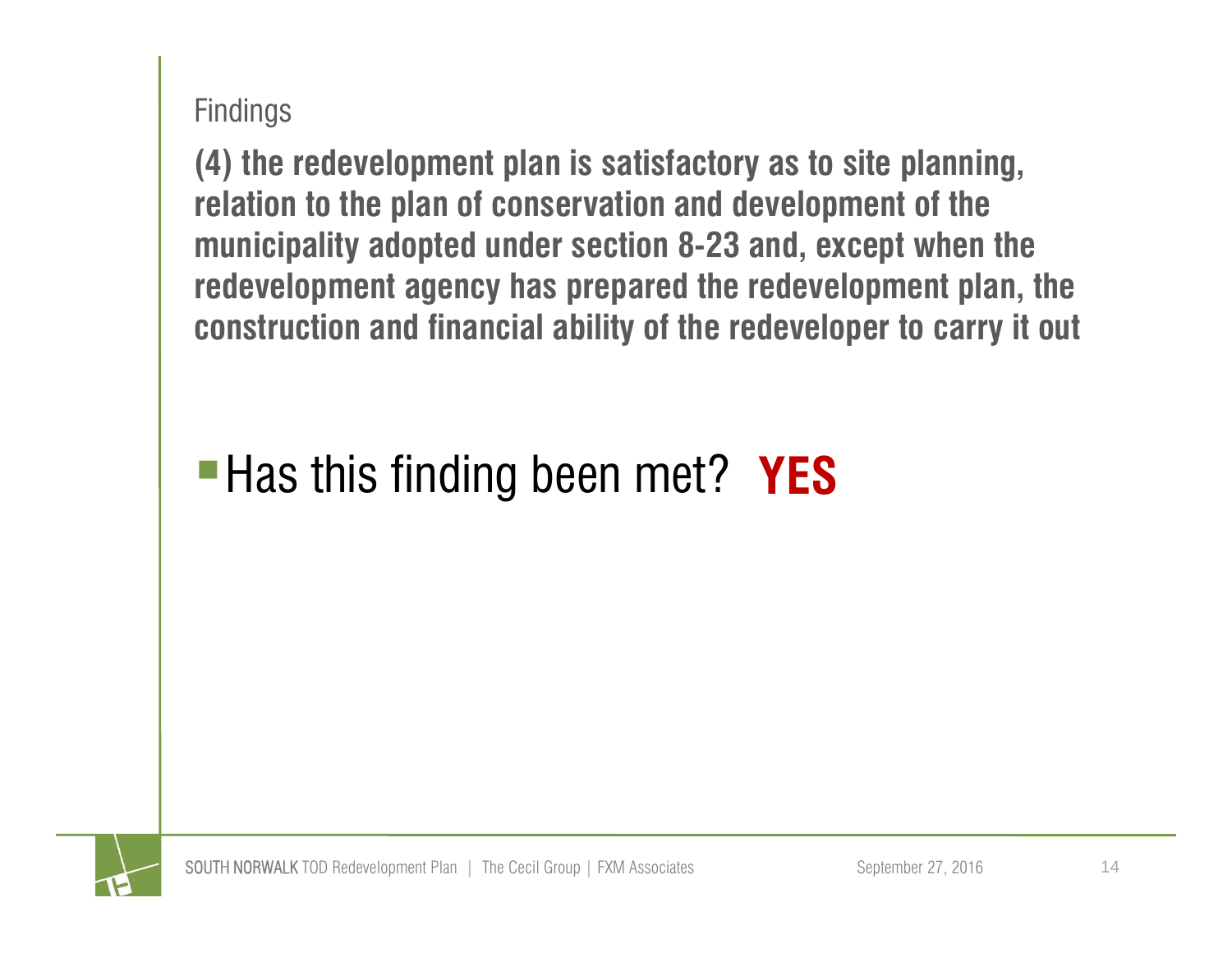**(4) the redevelopment plan is satisfactory as to site planning, relation to the plan of conservation and development of the municipality adopted under section 8-23 and, except when the redevelopment agency has prepared the redevelopment plan, the construction and financial ability of the redeveloper to carry it out**

- The plan is consistent with the POCD (see  $#5$ )
- Ξ The Agency prepared the plan: requirement for construction and financial ability of redeveloper is not required
- The plan contains a Land Use Plan for the redevelopment area that addresses the conditions specific to either the TOD District or the Lexington Avenue Neighborhood and those that are common to both (page 35)

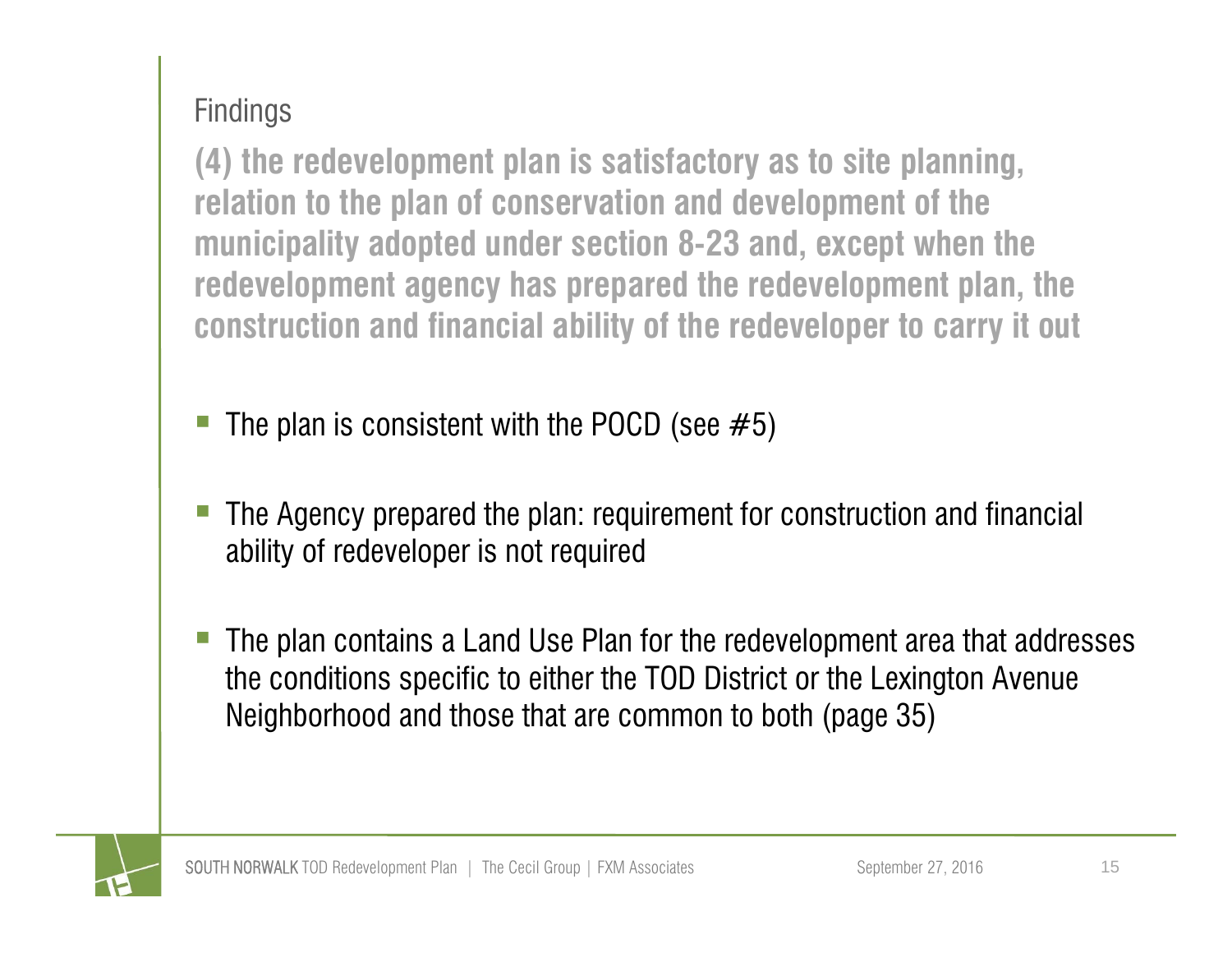

**DRAFT AUGUST 2016** SOUTH NORWALK TOD REDEVELOPMENT PLAN



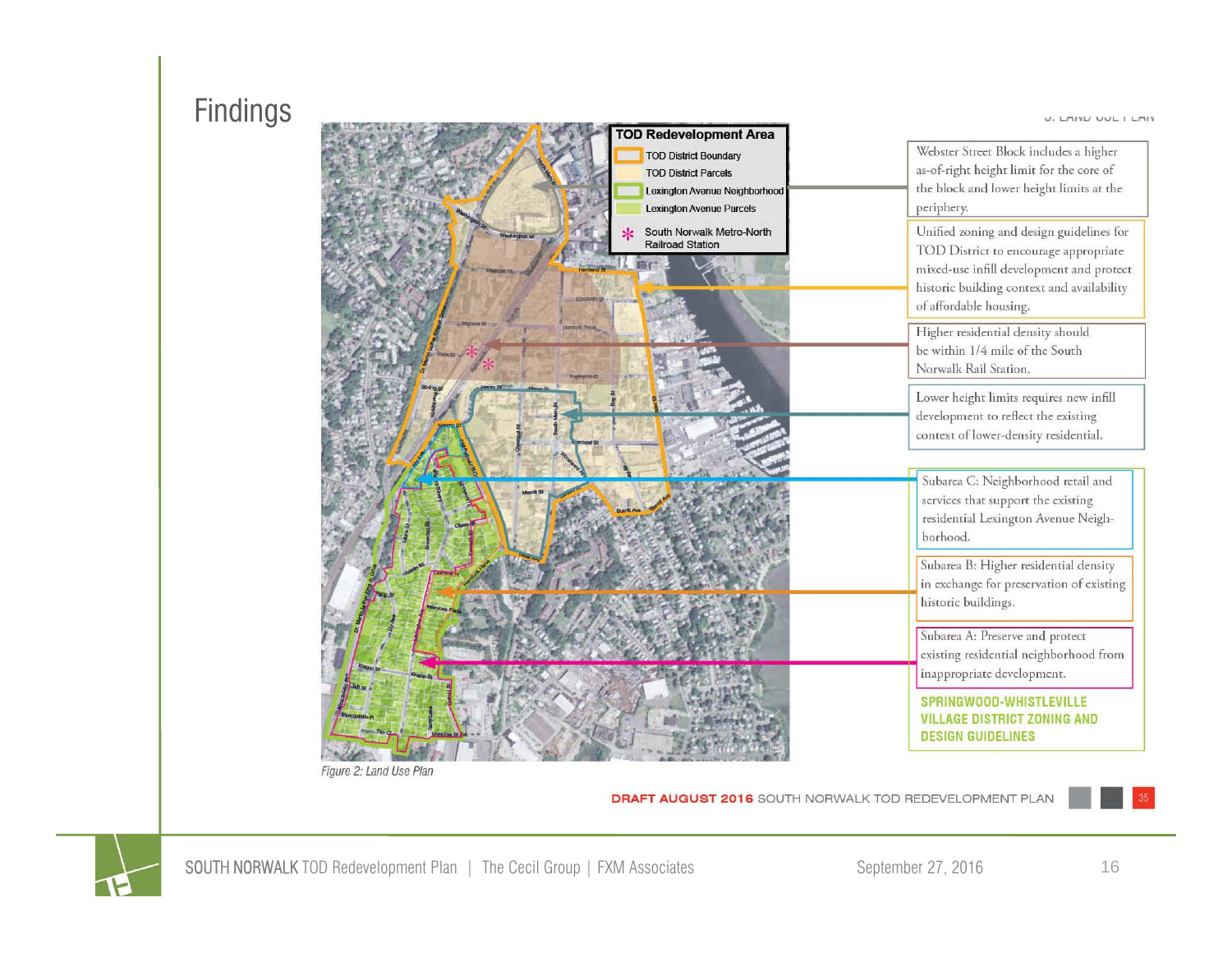**(5) the planning agency has issued a written opinion in accordance with subsection (a) of this section that the redevelopment plan is consistent with the plan of conservation and development of the municipality adopted under section 8-23**

### **Has this finding been met? YES**

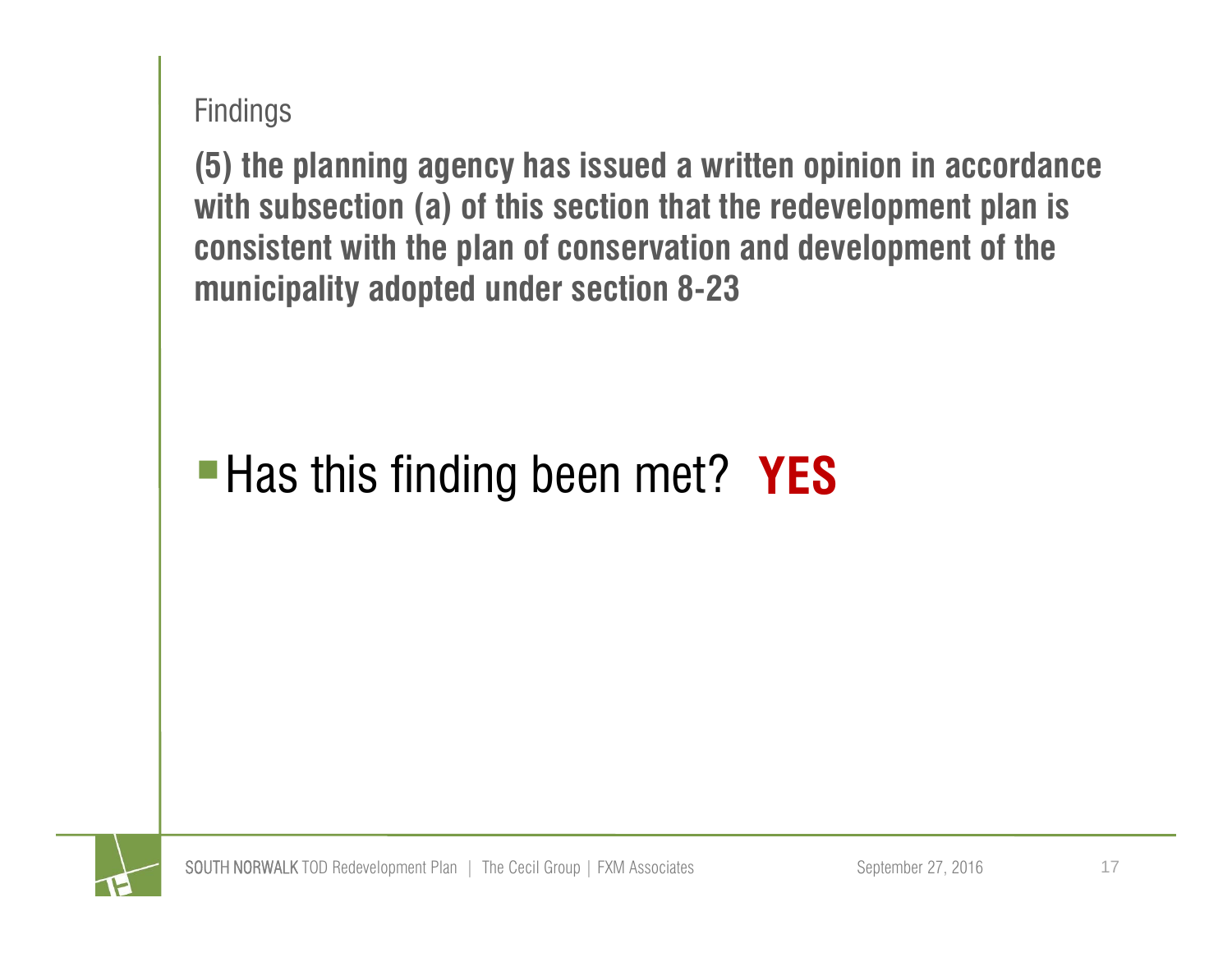**(5) the planning agency has issued a written opinion in accordance with subsection (a) of this section that the redevelopment plan is consistent with the plan of conservation and development of the municipality adopted under section 8-23**

- Letter issued August 22, 2016
	- E.2.2.5 Consider designating a redevelopment area at the South Norwalk Station to help achieve goals for transit enhancements and transit-oriented development here.
	- B.1.1.2 Encourage new development around transit access and allow new development which does not exceed the capacity of infrastructure systems (road, sewers, water, etc.)
	- A.1.2.3 Allow a wide range of housing opportunities to ensure that the housing needs of all segments of the labor force are met.
	- A.2.2.6 Encourage the expansion of the number of affordable housing units through innovative methods such as incentive programs.

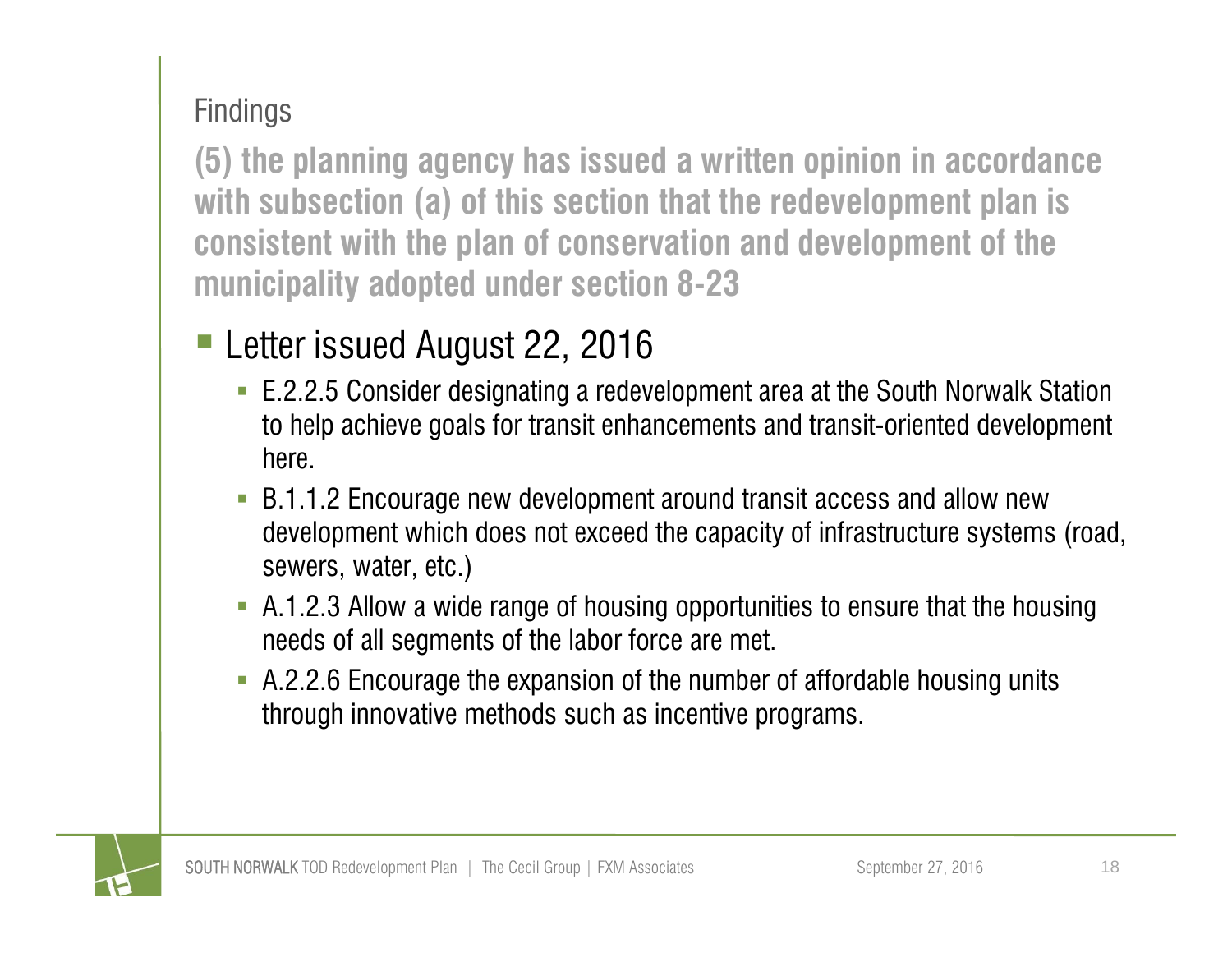

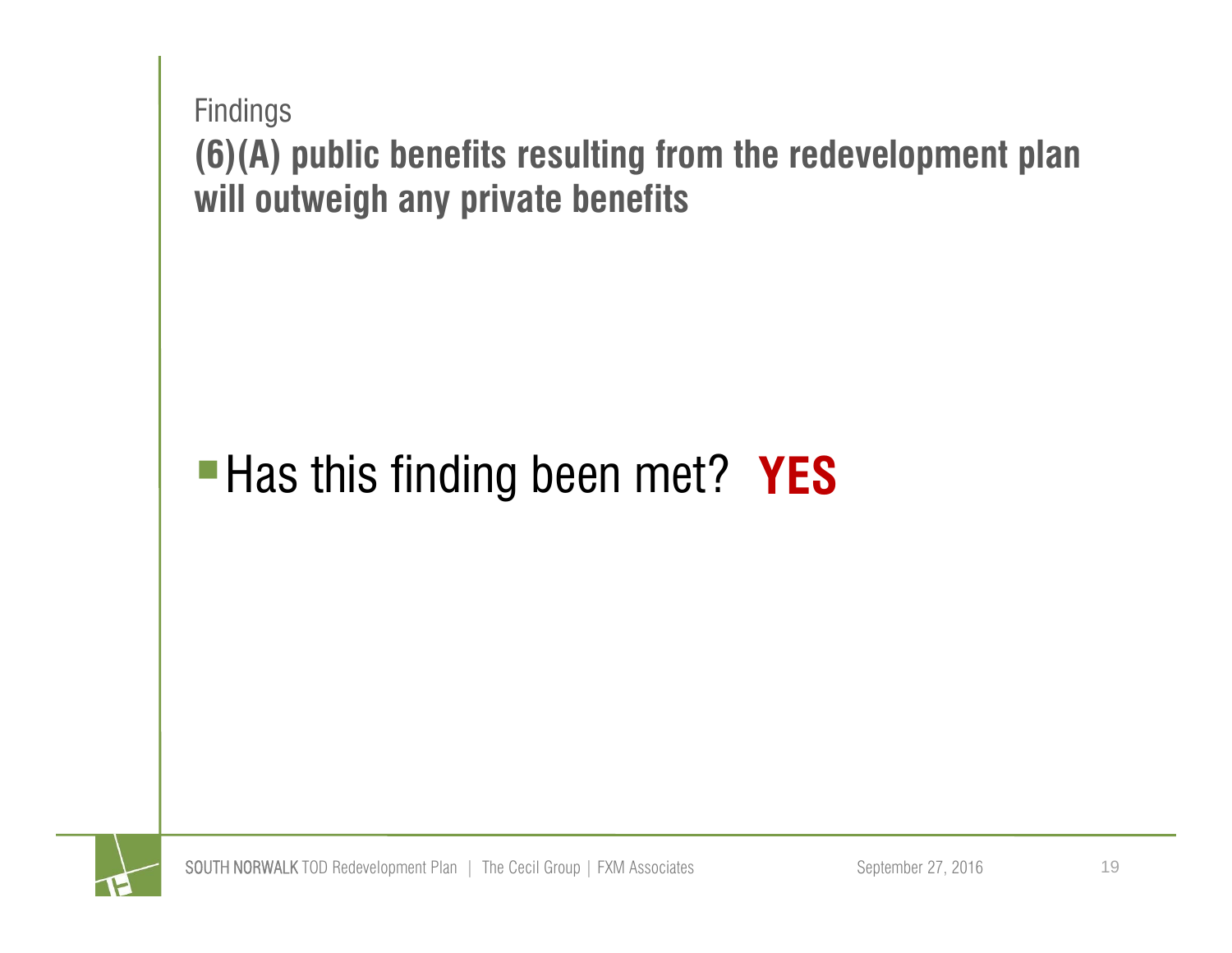### **(6)(A) public benefits resulting from the redevelopment plan will outweigh any private benefits**

- Ξ Economic benefits
	- **Support for a diversified housing strategy** 
		- *Creation of new market rate units*
		- *Preservation of existing affordable units*
		- *Creation of new affordable units*
	- $\overline{\phantom{a}}$  Replacement of incompatible uses with ones compatible with the mixed-use district and with the residential neighborhoods
	- $\overline{\phantom{a}}$  Balance of strong neighborhoods which sustain healthy abutting commercial areas and vice versa
- Ξ Public infrastructure
	- $\overline{\phantom{a}}$  Integration of public and private infrastructure to create walkable streets and an active public realm
	- $\Box$  Improvements to transportation and circulation to balance pedestrians, bicyclists, and drivers within the vicinity of the rail station and, over time, along improved links to the neighborhoods

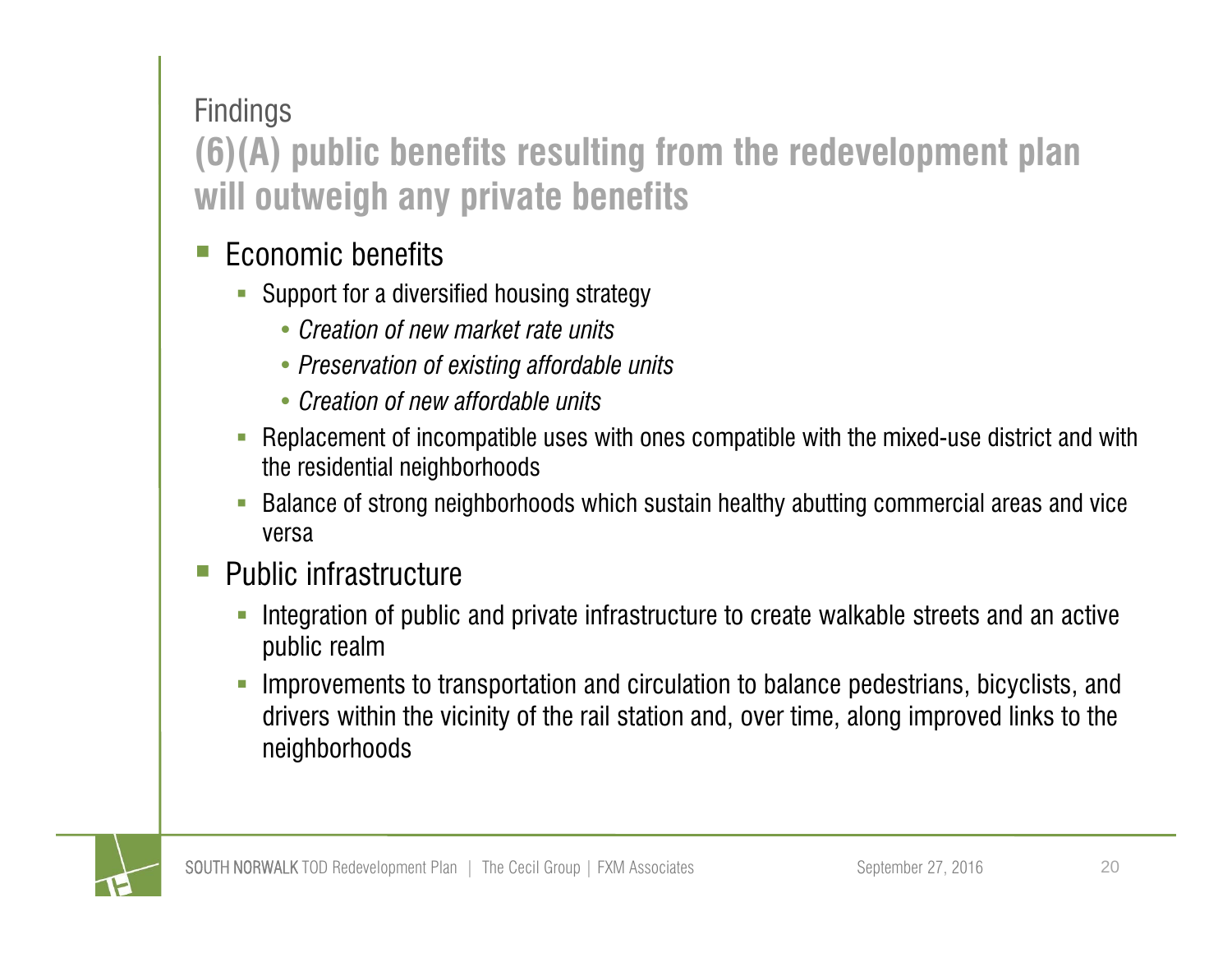

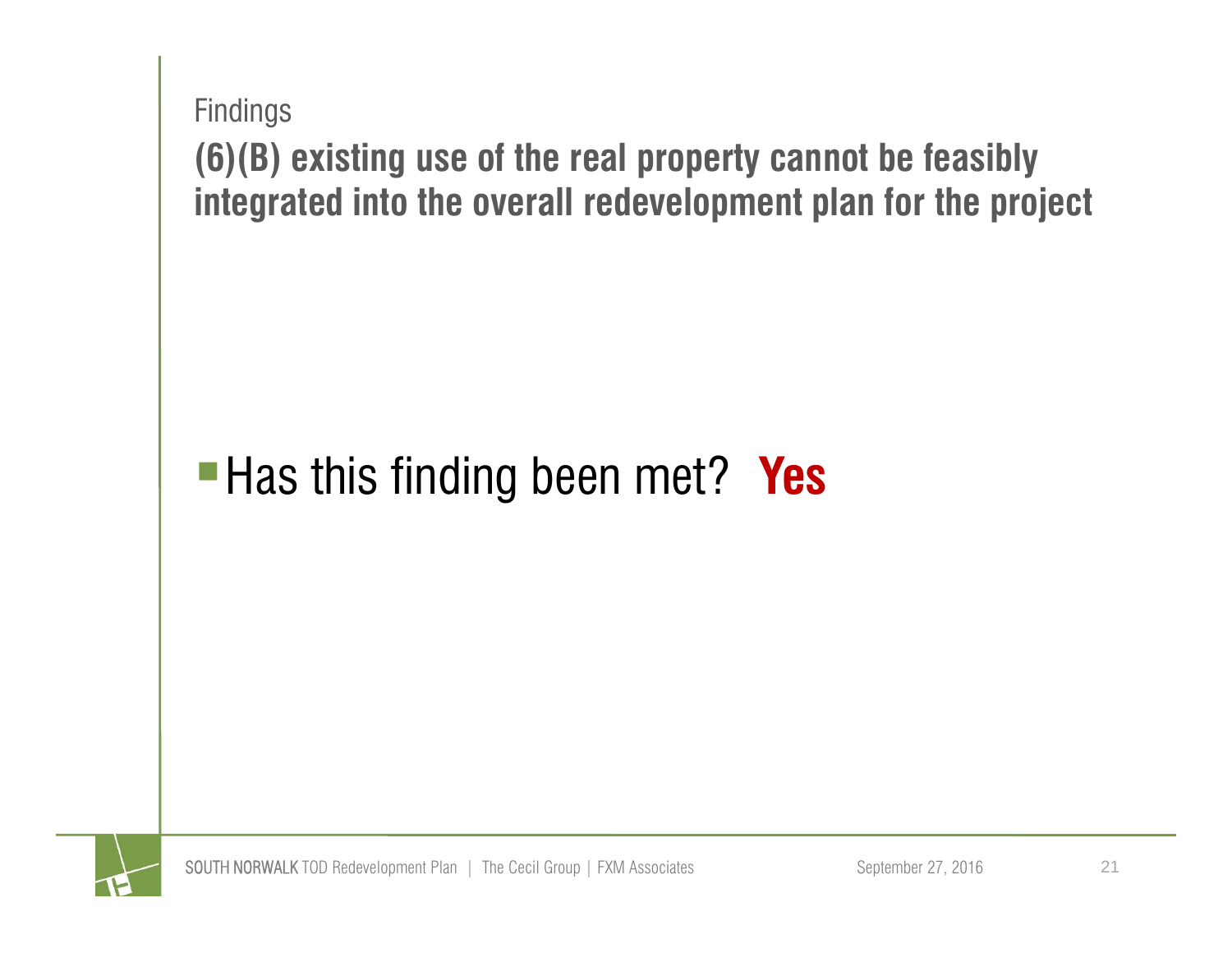**(6)(B) existing use of the real property cannot be feasibly integrated into the overall redevelopment plan for the project**

- Ξ Redevelopment plans can be at different scales
	- **A** project over several parcels
	- A plan for an entire district or neighborhood
- At this scale, the uses that are incompatible are those that cannot be integrated into the plan for
	- a mixed-use, walkable district (TOD District)
	- the residential/neighborhood commercial district of the Lexington Avenue neighborhood
- These uses include the contractors' yards that are allowable under current zoning but have been encroaching into residential neighborhoods

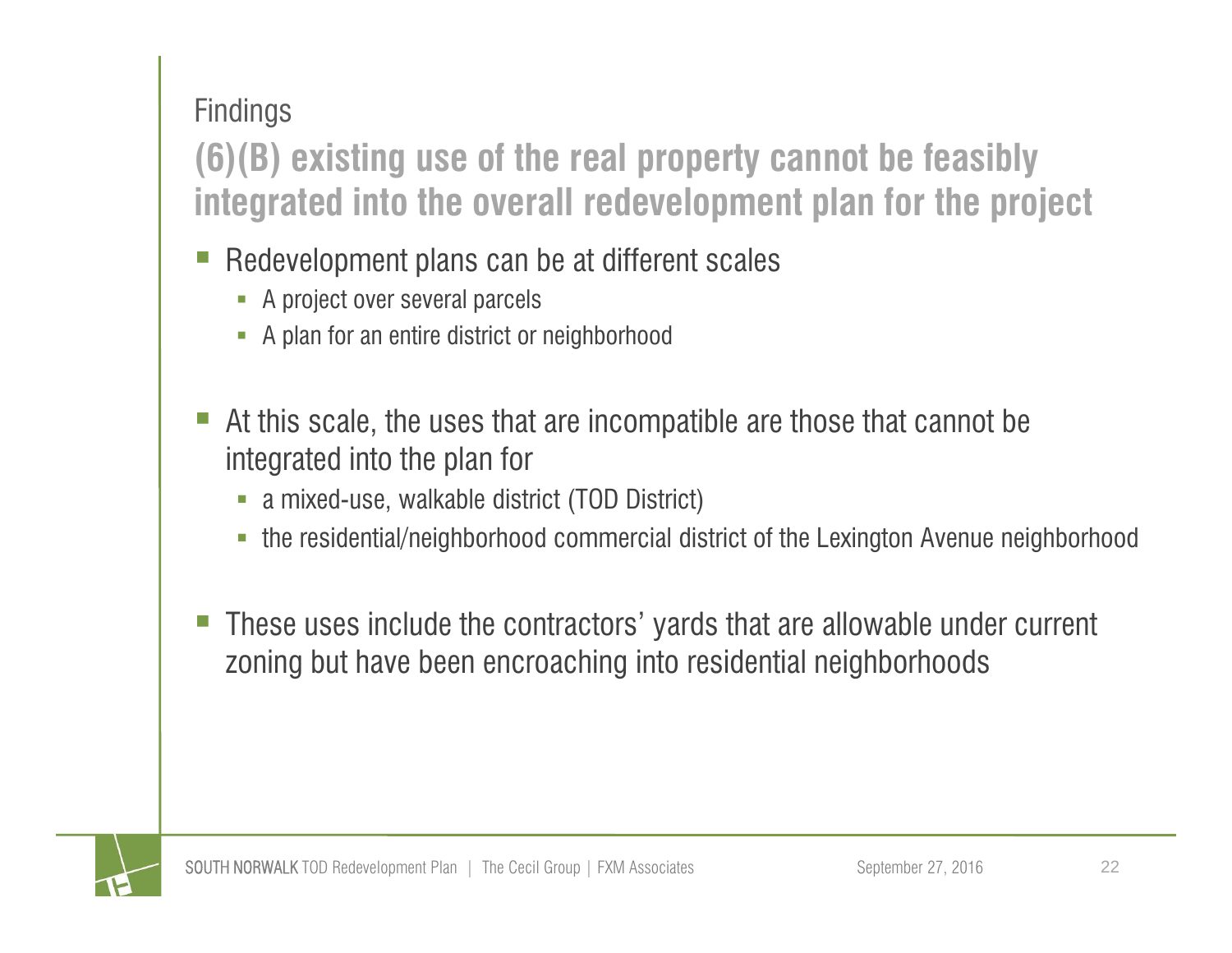**(6)(C) acquisition by eminent domain is reasonably necessary to successfully achieve the objectives of such redevelopment plan**

### **Has this finding been met? NO**

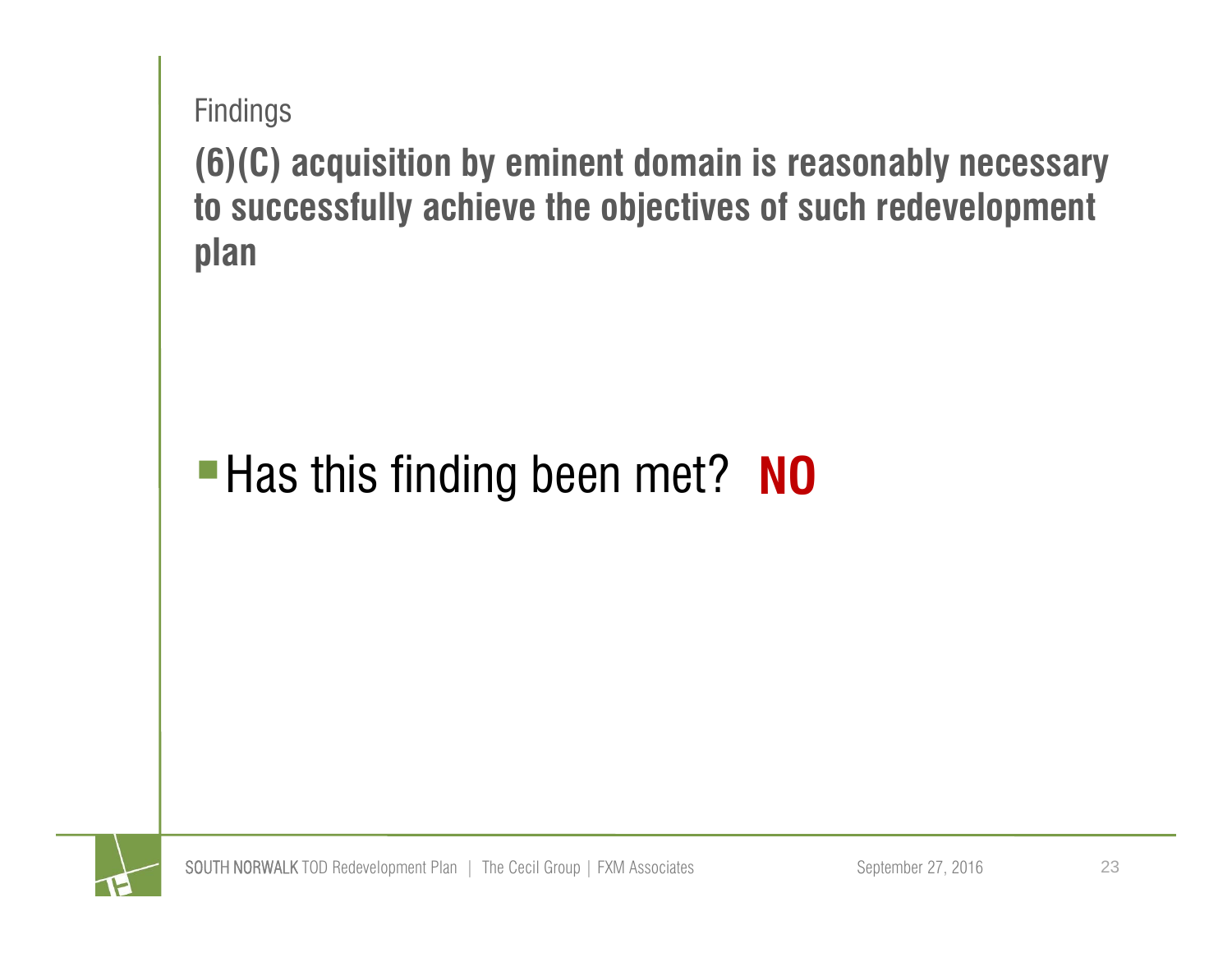**(6)(C) acquisition by eminent domain is reasonably necessary to successfully achieve the objectives of such redevelopment plan**

- While the Redevelopment Authority may use eminent domain to achieve the objectives of a redevelopment plan; this plan does not require the use of this action
- e<br>S Should future initiatives require eminent domain, the use of eminent domain requires approval on a parcel-by-parcel basis from the City Council (page 8)

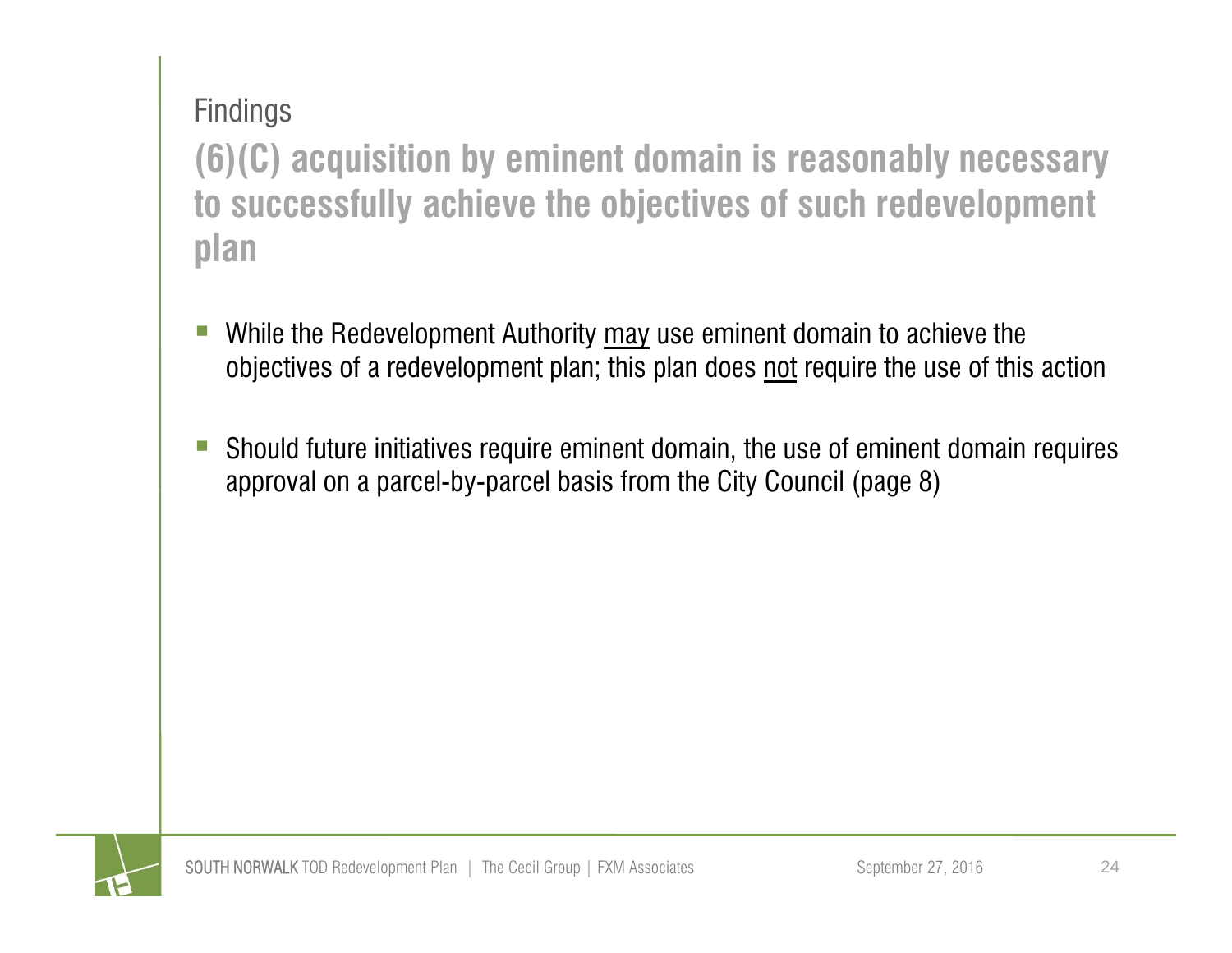

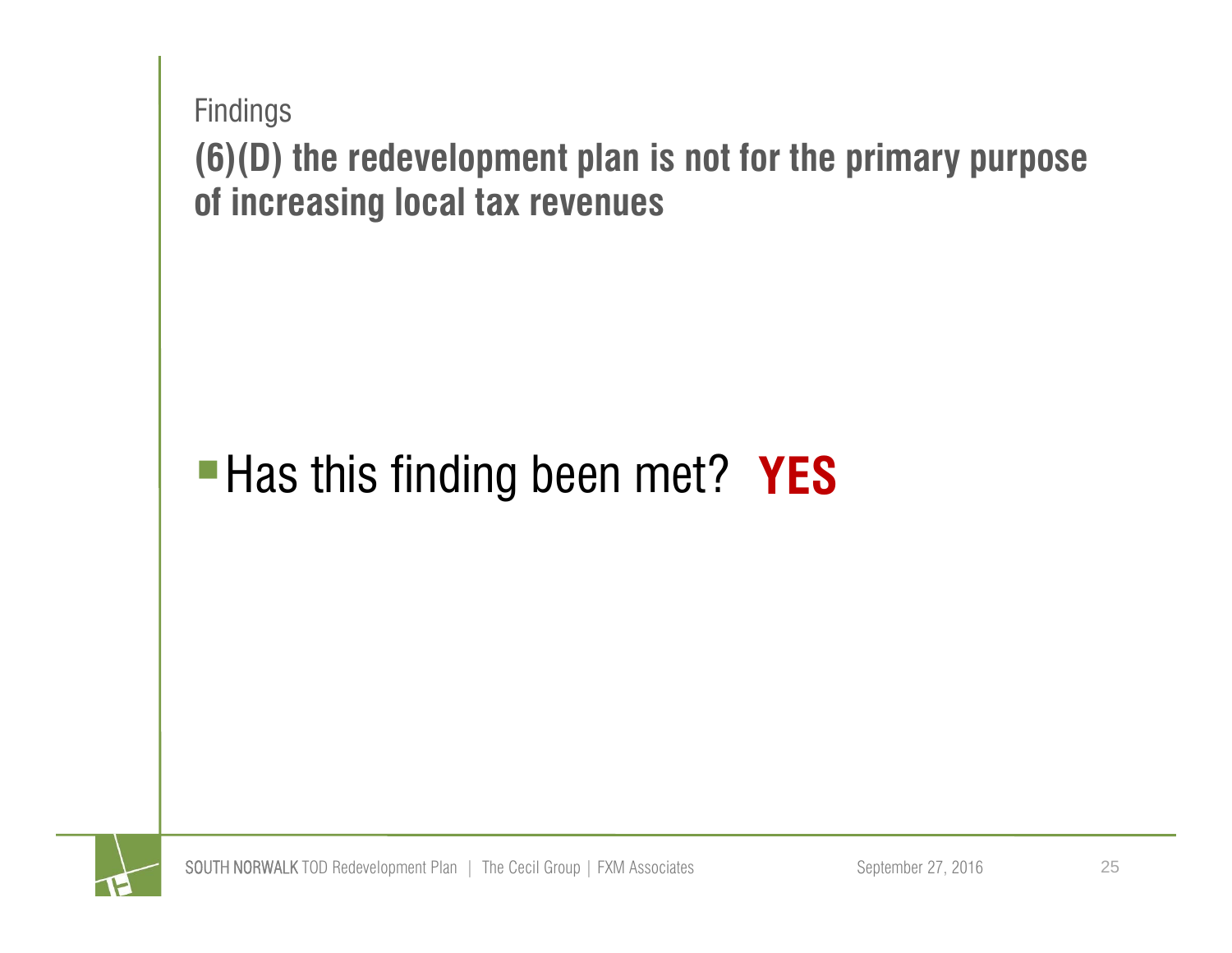**(6)(D) the redevelopment plan is not for the primary purpose of increasing local tax revenues**

 The purpose of this Redevelopment Plan is to materially improve the conditions of the South Norwalk area by encouraging the development of complete, compact neighborhoods that draw new residents and businesses within a socially and economically diverse district centered on the South Norwalk Metro-North Railroad Station.

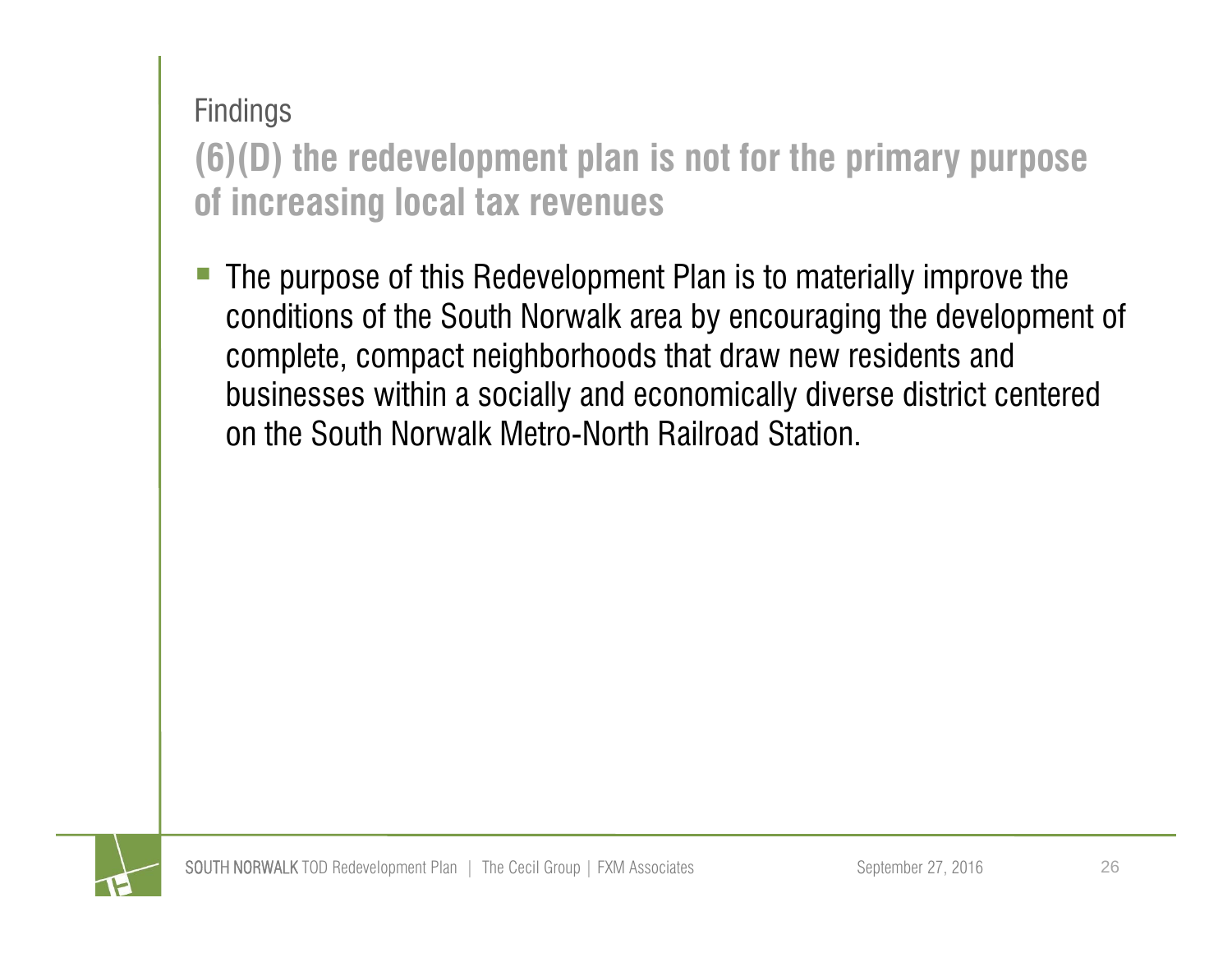### **(6)(D) the redevelopment plan is not for the primary purpose of increasing local tax revenues**

#### The plan:

- **I** Identifies zoning changes necessary to encourage future development as part of a mixeduse, walkable district
- Creates incentives within the proposed zoning for retaining existing affordable housing and producing new affordable units
- $\overline{\phantom{a}}$  Establishes design guidelines to ensure new development or redevelopment is consistent with the goals of each area (TOD District and the Lexington Avenue neighborhood)